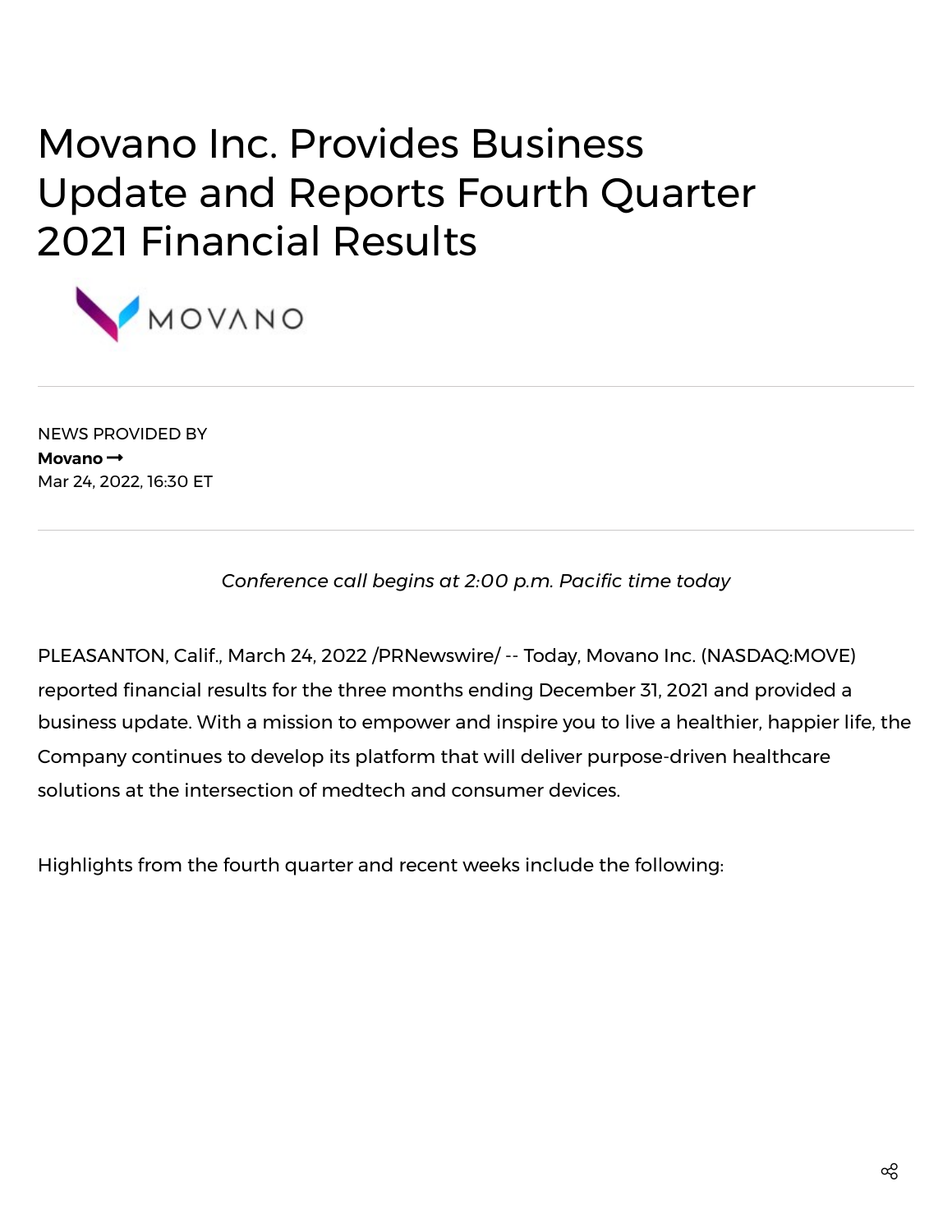- In December 2021, Movano unveiled plans for its first product, the Movano Ring, as a part of its virtual participation at CES 2022. The smart ring and accompanying mobile app solution combines vital health metrics with personalized intelligent feedback and is designed to help women of all ages make lifestyle changes and take a more proactive approach to managing their health. The Movano Ring will measure heart rate, heart rate variability (HRV), sleep, respiration rate, temperature, blood oxygen saturation (SpO<sub>2</sub>), steps, calories and incorporate women-centric features and design. The Movano Ring is the Company's foundational product as it works toward FDA clearances to add medical data, including cuffless blood pressure and non-invasive glucose measurements.
- In the fourth quarter 2021, the Company completed its third and largest Institutional Review Board (IRB)-approved blood pressure clinical study with 110 participants at the Movano Clinical Lab. During the study, participants wore Movano's adjustable full finger ring prototype and the Company's wrist-worn wearable prototype along with a hospitalgrade FDA-cleared vital signs monitor as the control. Movano is actively evaluating the results of the study. The Company is using three different calibration methods to analyze the accuracy of the blood pressure data and is making good progress. During the study, the Company also collected SpO<sub>2</sub> and heart rate data. Based upon the analysis thus far, the Company believes the accuracy of the SpO $_2$  and heart rate data will be commensurate with predicate devices that have received FDA clearance.
- Additionally, in February 2022, Movano completed its second IRB-approved glucose pilot study, which was conducted on 10 participants with diabetes in conjunction with an independent FDA-compliant clinical lab. During each four-hour session, participants wore Movano's wrist-worn wearable prototype and had their glucose levels tracked and recorded using three reference devices. For glucose, an FDA cleared finger stick glucose tester and participants' existing continuous glucose monitoring device were both used. For blood pressure, an FDA cleared vital signs monitoring device was used as the reference device. The blood pressure and glucose studies will allow Movano to further refine the algorithms it uses to calculate blood pressure, glucose and other key vital sign measurements, as well as determine the next series of studies to be executed by the Company in support of future FDA clearances.
- In March 2022, fabrication partner GlobalFoundries delivered Movano's single chip solution to the Company, as planned. The testing process recently commenced and is expected to continue through the Spring, in line with previous expectations. The tapeout and fabrication of the single-chip solution is a significant milestone as it allows Movano to shrink its proprietary multi-chip architecture into a single integrated circuit, providing  $^{\texttt{oc}}$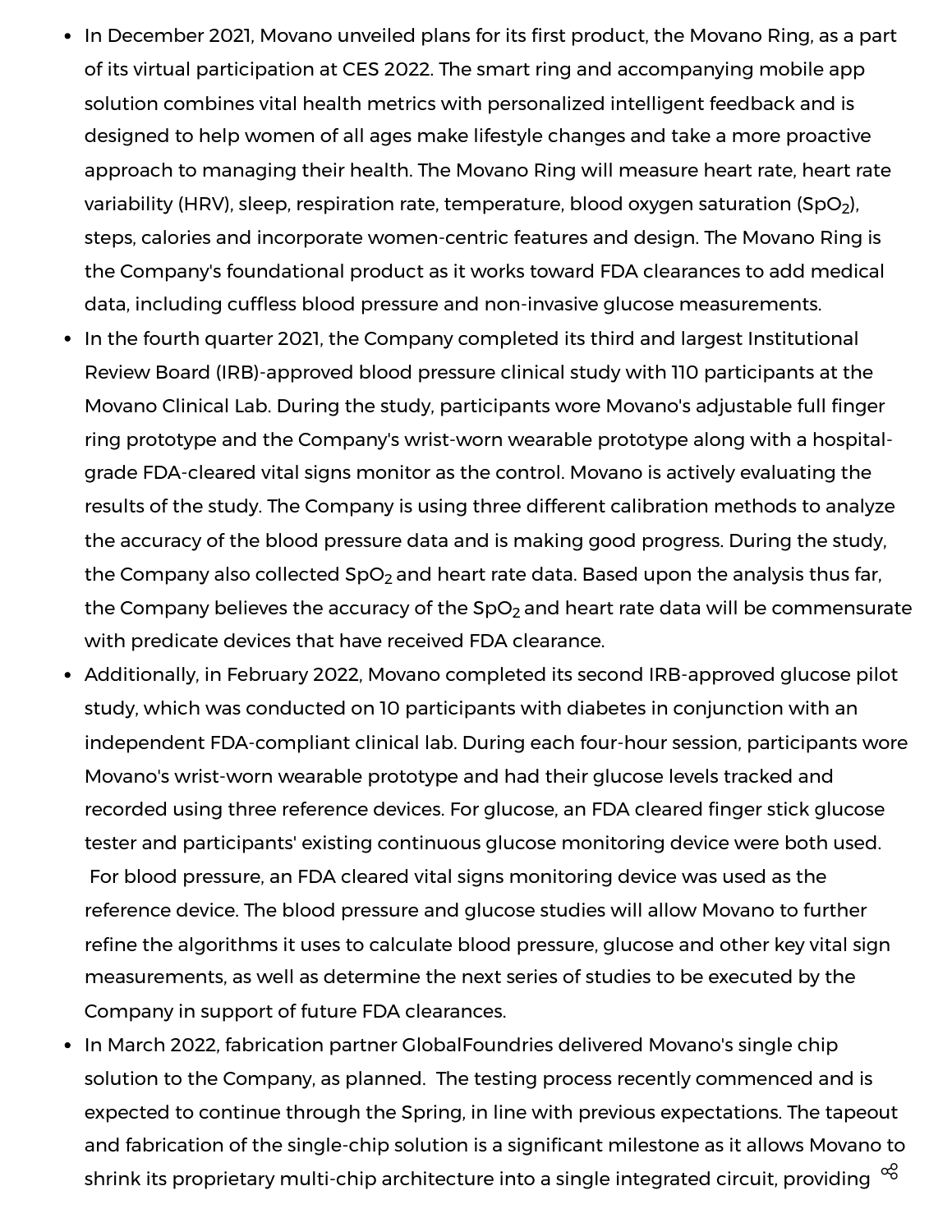more flexibility to design small form factors that are key to enabling competitive health solutions.

During the fourth quarter of 2021 and into the first quarter of 2022, the Company made significant progress towards the commercialization of its first product. As previously announced, the Company recently made key hires in the area of Business Development and Strategy, and expects to make further announcements in the coming weeks in regards to expanding its go-to-market leadership team. Leveraging additional internal and external resources, the Company expects to Beta launch the Movano Ring in the second half of 2022.

"Since our IPO one year ago, we have been diligently laying the groundwork to develop a platform of purpose-driven, competitive and durable healthcare solutions while remaining dedicated to our mission to empower and inspire you to live a happier, healthier life," said Dr. John Mastrototaro, CEO of Movano Inc. "We believe there's a tremendous opportunity for a solution, like the Movano Ring, that women can both trust as a tool to help them advocate for their health and enjoy wearing everyday, too. We're structuring Movano as a medical device company in order to pursue FDA clearances that will validate the reliability of our data. We are also prioritizing sleek designs and an intuitive app experience that can surface the warning signals of chronic conditions and inspire behaviorial change, helping women of all ages feel their best."

# **Fourth Quarter 2021 Financial Results**

**Conference Call and Webcast**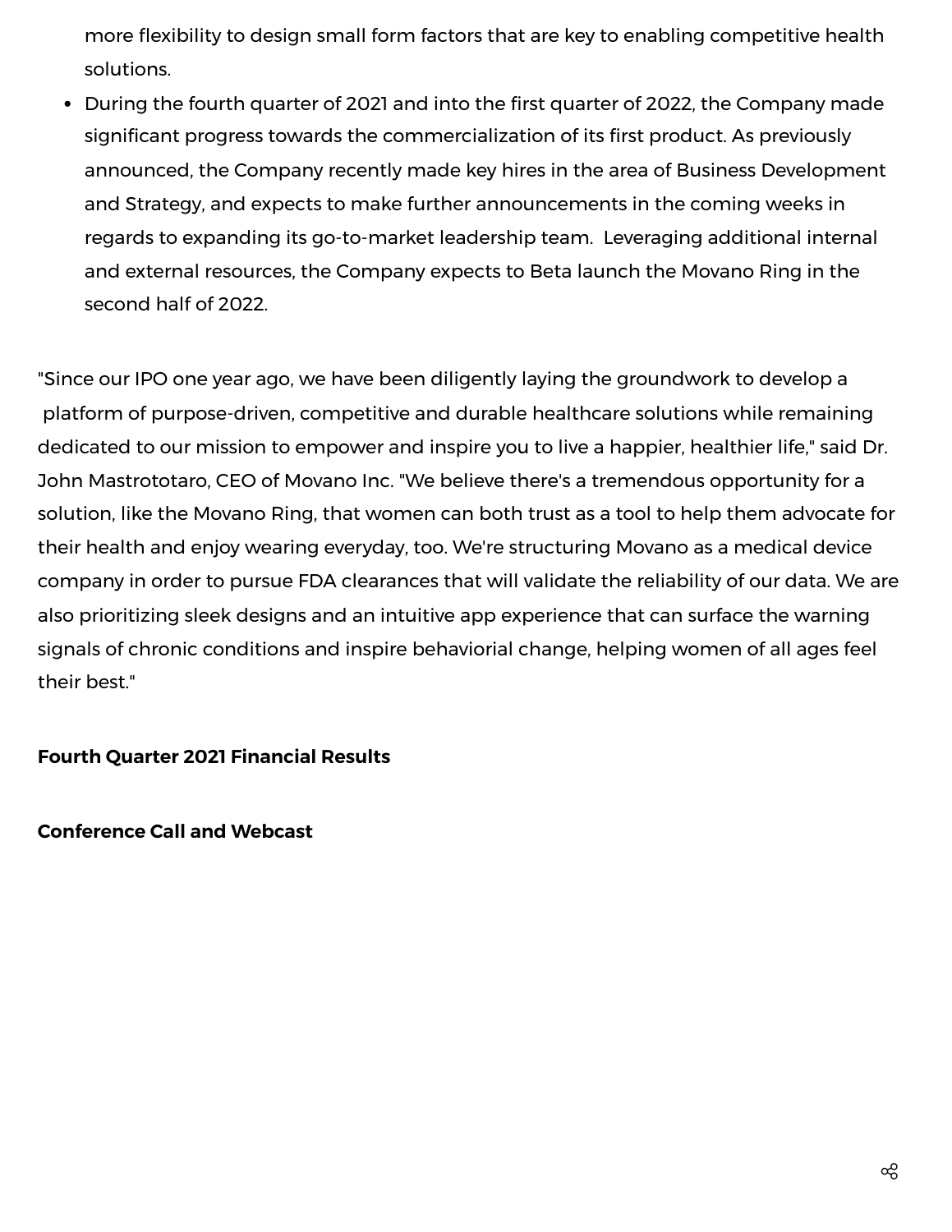- Movano reported a net loss attributable to common stockholders of \$6.3 million, or a loss of \$0.19 per basic and diluted share, in the fourth quarter of 2021, compared with a net loss attributable to common stockholders of \$7.4 million, or a loss of \$1.67 per basic and diluted share, in the fourth quarter of 2020. For the year ended December 31, 2021, net loss attributable to common stockholders was \$24.3 million or \$0.92 per share, compared with a net loss attributable to common stockholders of \$21.9 million or \$6.85 per share for the year ended December 31, 2020.
- The Company reported an operating loss of \$6.3 million in the fourth quarter of 2021 compared to an operating loss of \$3.2 million in the fourth quarter of 2020.
- Movano is a development stage company and the majority of its business activities to date and planned future activities will be devoted to research and development. As such, the Company did not generate revenue in either the fourth quarter of 2021 or the fourth quarter of 2020.
- The Company had \$33.6 million in cash, cash equivalents and short-term investments as of December 31, 2021, compared to \$5.7 million in cash, cash equivalents and short-term investments, as of December 31, 2020.
- The total number of shares outstanding was 32,772,060 as of December 31, 2021.

Management will host a conference call and live audio webcast to discuss these results and provide a business update today at 2:00 p.m. PDT (5:00 p.m. EDT).

Attendees can access the live webcast [here](https://c212.net/c/link/?t=0&l=en&o=3482774-1&h=2964530857&u=https%3A%2F%2Fwww.webcast-eqs.com%2Fmovano03242022_en%2Fen&a=here) or on the investors section of Movano's website at [https://ir.movano.com.](https://c212.net/c/link/?t=0&l=en&o=3482774-1&h=1801975005&u=https%3A%2F%2Fir.movano.com%2F&a=https%3A%2F%2Fir.movano.com) The conference call can be accessed by dialing 1-877-407-0989 (domestic) or 1-201-389-0921 (international) and refer to confirmation number 13726893. Attendees can also use the Call Me [link,](https://c212.net/c/link/?t=0&l=en&o=3482774-1&h=4199436492&u=https%3A%2F%2Fhd.choruscall.com%2FInComm%2F%3Fcallme%3Dtrue%26passcode%3D13719127%26h%3Dtrue%26info%3Dcompany%26r%3Dtrue%26B%3D6&a=Call+Me+link) in which they will be dialed in to the conference call instantly on the number provided with no hold time. An archived webcast will be available on Movano's website approximately one hour after the completion of the event and for two years thereafter.

To learn more about Movano Inc., please visit [www.movano.com](https://c212.net/c/link/?t=0&l=en&o=3482774-1&h=3679890039&u=http%3A%2F%2Fwww.movano.com%2F&a=www.movano.com)

## **About Movano Inc.**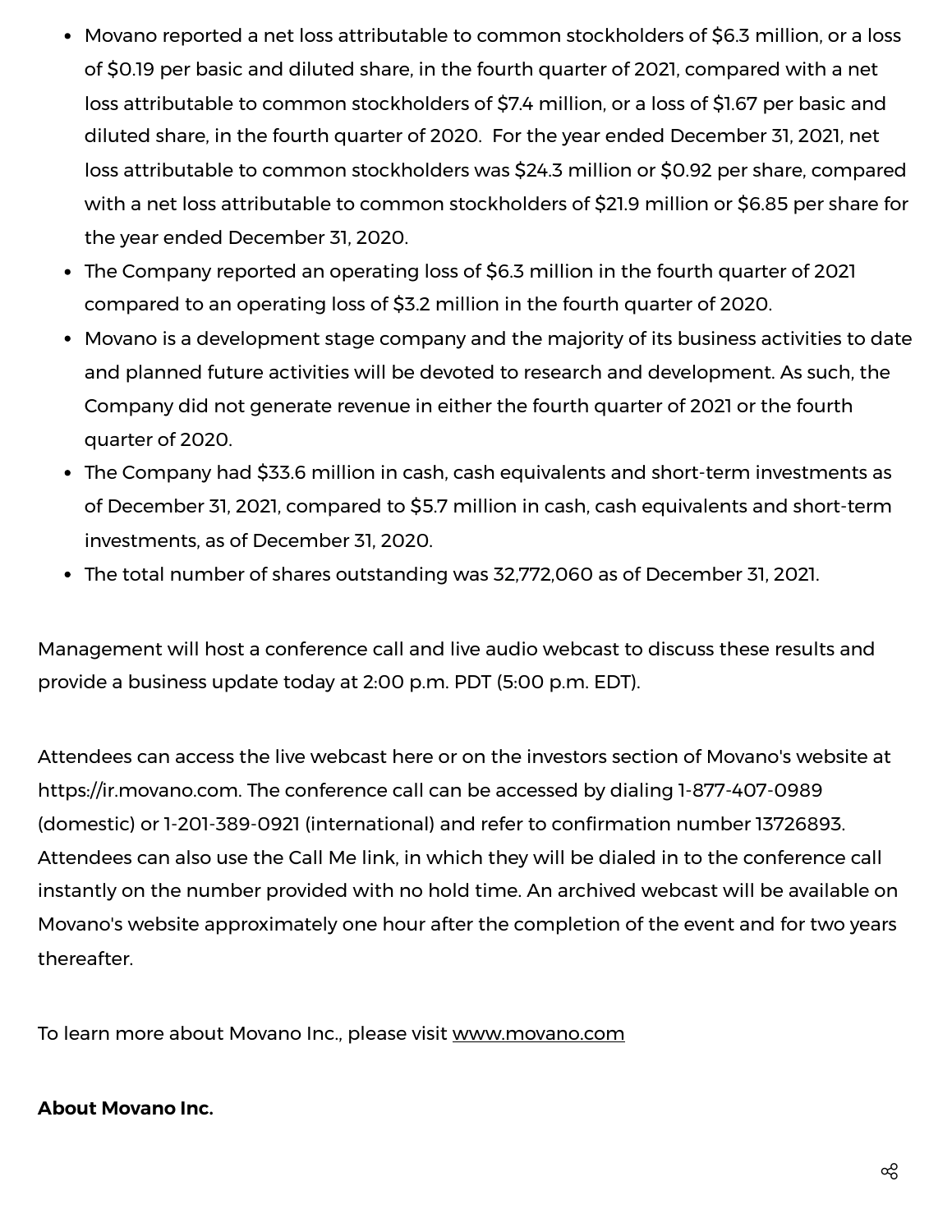Founded in 2018, Movano Inc. (NASDAQ:MOVE) is developing a platform to deliver purposedriven healthcare solutions at the intersection of medtech and consumer devices. We are on a mission to empower and inspire you to live a healthier, happier life by combining vital health data with personalized intelligent feedback in stylish form factors. With time, Movano plans to add medically validated data to its platform that caretakers and healthcare professionals can use to help identify and better manage the symptoms of chronic conditions.

# **Forward Looking Statements**

This press release contains forward-looking statements concerning our expectations, anticipations, intentions, beliefs or strategies regarding the future. These forward-looking statements are based on assumptions that we have made as of the date hereof and are subject to known and unknown risks and uncertainties that could cause actual results, conditions and events to differ materially from those anticipated. Therefore, you should not place undue reliance on forward-looking statements. Examples of forward-looking statements include, among others, statements we make regarding expected future operating results; product development, clinical trial and regulatory initiatives; our strategies, positioning and expectations for future events or performance. Important factors that could cause actual results to differ materially from those in the forward-looking statements are set forth in our registration statement on Form S-1, as amended, and any subsequent Quarterly Reports on Form 10-Q, and in our other reports filed with the Securities and Exchange Commission, including under the caption "Risk Factors." Any forward-looking statement in this release speaks only as of the date of this release. We undertake no obligation to publicly update any forward-looking statement, whether written or oral, that may be made from time to time, whether as a result of new information, future developments or otherwise.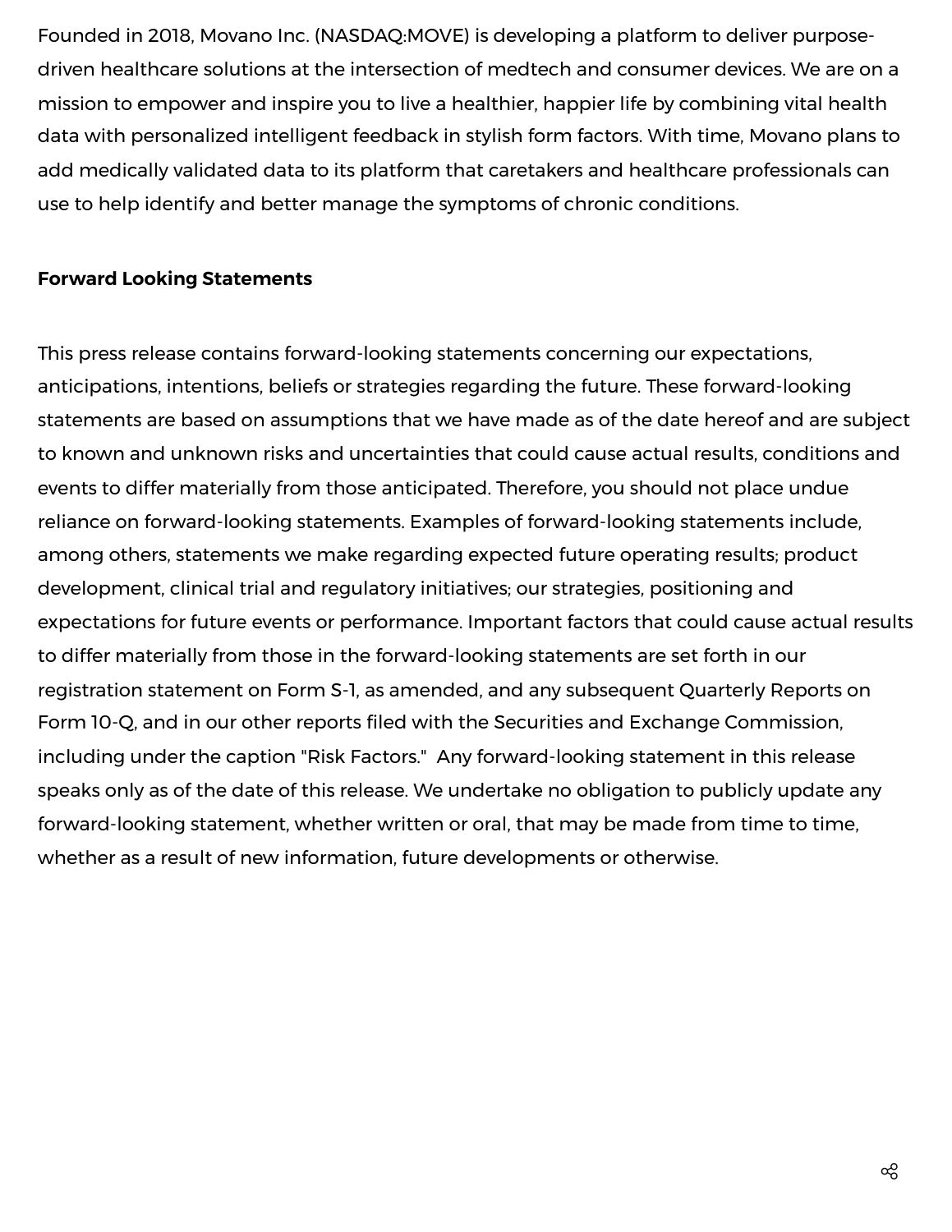#### **Movano Inc.**

## **CONDENSED CONSOLIDATED BALANCE SHEETS**

#### **(In thousands)**

#### **(Unaudited)**

|                                           | December 31, |        |      |       |  |
|-------------------------------------------|--------------|--------|------|-------|--|
|                                           | 2021         |        | 2020 |       |  |
| <b>ASSETS</b>                             |              |        |      |       |  |
| Current assets:                           |              |        |      |       |  |
| Cash and cash equivalents                 | \$           | 17,675 | \$   | 5,710 |  |
| Short-term investments                    |              | 15,921 |      |       |  |
| Payroll tax credit, current portion       |              | 166    |      | 500   |  |
| Prepaid expenses and other current assets |              | 1,296  |      | 691   |  |
| Total current assets                      |              | 35,058 |      | 6,901 |  |
| Property and equipment, net               |              | 529    |      | 38    |  |
| Payroll tax credit, noncurrent portion    |              | 630    |      | 134   |  |
| Other assets                              |              | 48     |      | 10    |  |
| Total assets                              | \$           | 36,265 | \$   | 7,083 |  |

#### **LIABILITIES, REDEEMABLE CONVERTIBLE PREFERRED STOCK AND STOCKHOLDERS' EQUITY (DEFICIT)**

| Current liabilities:                                 |    |           |    |           |
|------------------------------------------------------|----|-----------|----|-----------|
| Accounts payable                                     | \$ | 311       | \$ | 246       |
| Paycheck Protection Program Ioan, current portion    |    |           |    | 248       |
| Other current liabilities                            |    | 2,907     |    | 666       |
| <b>Total current liabilities</b>                     |    | 3,218     |    | 1,160     |
| Noncurrent liabilities:                              |    |           |    |           |
| Convertible promissory notes, net                    |    |           |    | 11,342    |
| Accrued interest                                     |    |           |    |           |
| Paycheck Protection Program Ioan, noncurrent portion |    |           |    | 103       |
| Warrant liability                                    |    |           |    |           |
| Derivative liability                                 |    |           |    | 121       |
| Early exercised stock option liability               |    | 281       |    | 417       |
| Other noncurrent liabilities                         |    | 36        |    | 161       |
| <b>Total noncurrent liabilities</b>                  |    | 317       |    | 13,985    |
| <b>Total liabilities</b>                             |    | 3,535     |    | 15,145    |
| Series A redeemable convertible preferred stock      |    |           |    | 13,856    |
| Series B redeemable convertible preferred stock      |    |           |    | 18,962    |
| Stockholders' equity (deficit):                      |    |           |    |           |
| Common stock                                         |    | 3         |    | 1         |
| Additional paid-in capital                           |    | 97,506    |    |           |
| Accumulated other comprehensive loss                 |    | (11)      |    |           |
| Accumulated deficit                                  |    | (64, 768) |    | (40, 881) |

Total stockholders' equity (deficit) 32,730 (40,880)